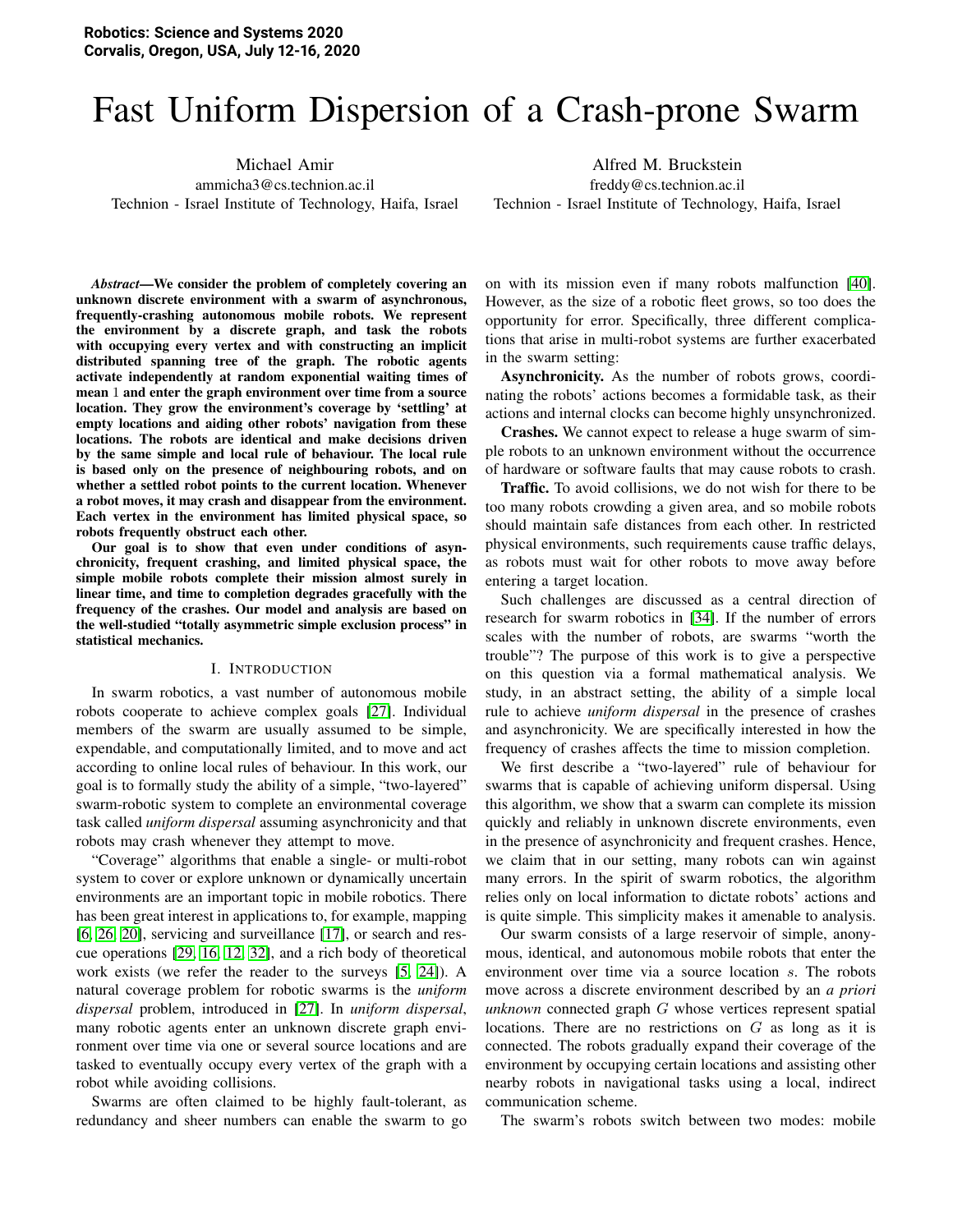and settled. The settled robots act as 'nodes' of the current coverage of the graph environment, and the mobile robots move between locations with settled robots until they can find a new location where they themselves can settle. The settled 'robot nodes' are capable of *pointing to* ("*marking*") a single neighbouring location where there is another settled robot. "Marking" is understood to be a generic capability of the robots and could be accomplished by many different technologies, such as local radio communication or visual sensing; we refer to the Related Work section for possible implementations.

As more and more mobile robots become settled, their marks serve as a navigational network of the environment that is utilised by the remaining mobile robots. The mobile robots are capable of sensing the number of robots in neighbour locations, and sensing when a settled robot is pointing to (marking) their location. They rely only on this information to make decisions. Hence, they operate in a GPS-denied, low memory setting, meaning they act based only on local communications and local geographic features. The robots are tasked with settling at every vertex of  $G$ , and constructing an implicit *spanning tree* of G via the settled robots and their pointer marks.

Physical constraints and asynchronicity. We model the mobile robots as activating repeatedly at stochastic, independent exponential waiting times of rate 1. When a robot activates, it may move or move-and-settle at a nearby location (once a robot settles, it remains stationary). We impose the physical constraint that any given location may contain no more than a single mobile robot and a single settled robot (and perhaps a number of crashed robots). Frequent traffic obstructions occur as robots block each other off from progressing.

This model of asynchronicity and limited vertex capacity in a graph environment is motivated by the *totally asymmetric simple exclusion process* (TASEP) in statistical mechanics. There is an extensive literature on this process as a model for a great variety of transport phenomena, such as traffic flow [\[19\]](#page-8-9) and biological transport [\[18\]](#page-8-10). Rigorous exact and asymptotic results for TASEP are known [\[28,](#page-8-11) [39\]](#page-9-4), and our analysis technique shall be to compare our swarm's performance to a two-layered TASEP-like process. Since our robots are mostly in a state of "traffic flow" (waiting for other robots to move), references such as [\[19\]](#page-8-9) suggest that our model in fact captures many of the relevant traffic phenomena that will occur in real life implementations.

Adversarial crashing. Similar to, e.g., [\[29\]](#page-9-0), we consider a risky traversal model where robots may crash whenever they try to move across an edge. We assume robots remain safe when not moving, as staying put is less risky than travelling (in fact, we need just the weaker assumption that settled robots, which *never* move, are safe). To facilitate analysis, we assume crashed robots do not prevent travel between the graph's vertex hubs. This assumption is applicable when such robots can be manoeuvred around or pushed aside, or the crash causes the robot to disappear. For example, we may consider crashed air-based robots falling to the ground during exploration of an environment. Alternatively, in a ground robot scenario, we can with foresight expand vertex sizes to be big enough such that vertices can contain a small number of crashed robots in addition to the two active robots (and such local crashed robots are then bypassed using, e.g., local collision avoidance).

Since, in our model, at most one new robot may arrive in the environment per time step, we assume that the number of crashes that occur is bounded by the current time  $t$ , and a parameter  $c$  which reflects the frequency at which crashes occur over time. When c is close to 1, the *vast majority* of robots that enter the environment will crash before achieving anything.

Besides these limitations, we assume nothing more about the crashes that occur. In particular, a *virtual adversary* may choose crashes so as to be as obstructing as possible.

Results. We describe a local rule of behaviour (Algorithm [1\)](#page-3-0) that can achieve uniform dispersion, even in the presence frequent crashes and traffic obstructions. The rule is easy to understand and implement and is well-suited for a swarm of simple robots, mimicking a kind of branching depth-first search. In many mobile robot systems one wishes to construct a spanning tree of the environment for purposes of mapping, routing or broadcasting [\[1,](#page-7-0) [4,](#page-8-12) [15,](#page-8-13) [22,](#page-8-14) [23\]](#page-8-15). Our rule achieves this as well, by having robots act as nodes of the tree, and making them aware of their immediate descendants. Our goal is to study how crashes, asynchronicity, and traffic affect the swarm's performance under this rule of behaviour.

We prove that our robots are able to complete their mission in time linear in the size of the environment, and that performance degrades gracefully (by a factor  $(1-c)^{-1}$ ) with frequency of crashes. Given our assumptions and algorithm, it is not surprising that the robots can complete the dispersion assuming some crashes; rather, we show that even with many frequent crashes, the robots can still do so efficiently.

Specifically, let  $n$  be the number of vertices in the environment G. We prove that dispersal completes before time  $8 \cdot ((1-c)^{-1} + o(1))n$  asymptotically almost surely (i.e., with probability approaching 1 as  $n$  grows)–a worst-case bound on performance. No dispersal algorithm can complete in less than  $O(n)$  expected time, since this is the time it takes to even explore n vertices, so when there are no crashes (but still there is traffic and asynchronicity) this bound is asymptotically tight. For, say,  $c = 0.5$ , we expect up to (roughly) 50% of robots to crash before achieving anything, and our analysis says that therefore the swarm will take twice as long to achieve dispersal. This seems intuitive, but consider that the robots that eventually crash are (uselessly) present in the environment in the time leading to the crash, often blocking other robots from entering or progressing. The analysis says that nevertheless, the ability of the rest of the swarm to achieve its goal is not disproportionately worsened.

To the best of our knowledge, with or without crashes, we are the first to consider a non-synchronous setting for the uniform dispersal problem where time to completion can explicitly be bounded, hence also the first to give explicit performance guarantees in a non-synchronous setting. In an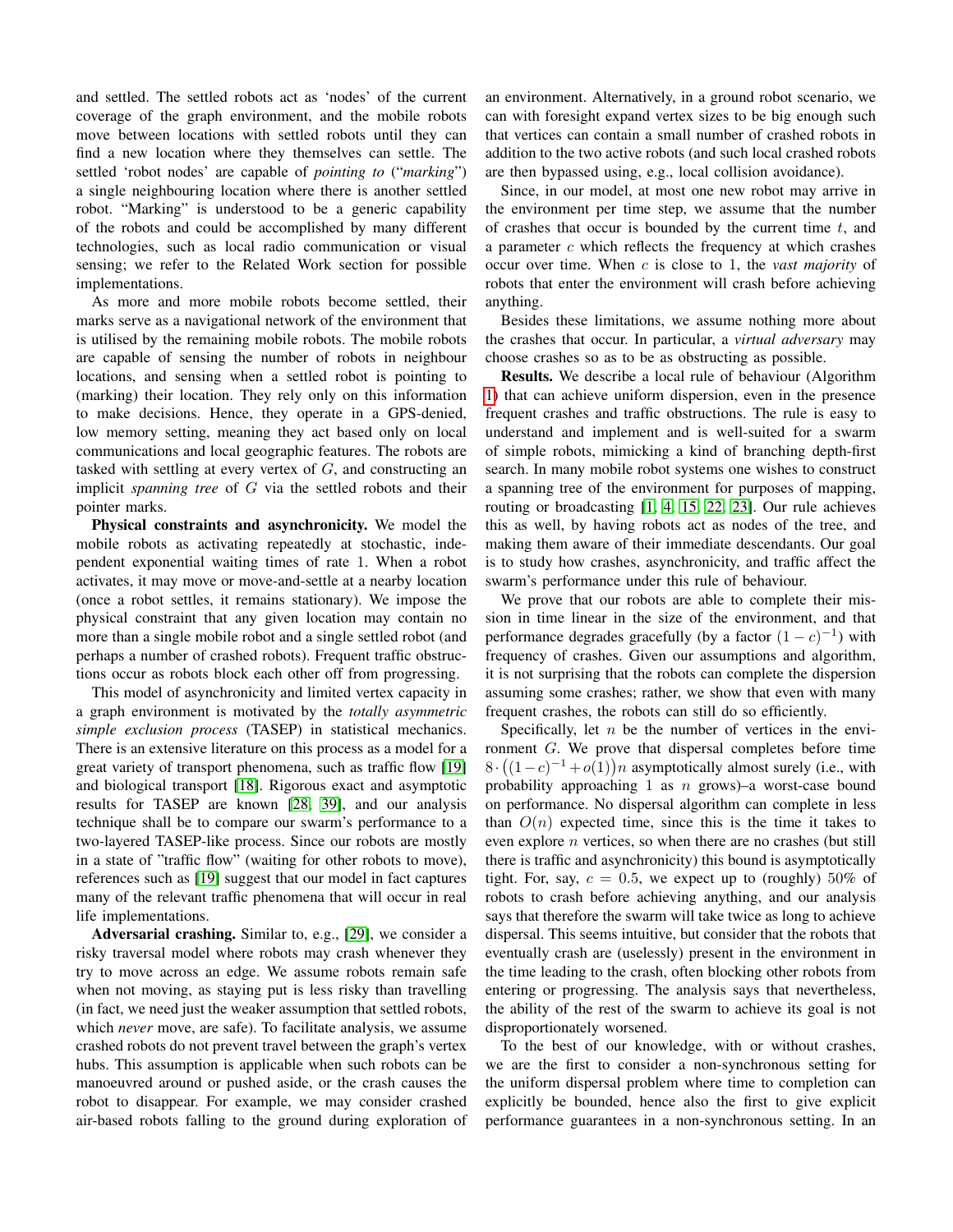<span id="page-2-0"></span>

| Reference | Environment | Time               | Communication | Makespan  | Crashes |
|-----------|-------------|--------------------|---------------|-----------|---------|
| [27]      | Arbitrary   | Synch.             | Radio         | O(n)      | x       |
| [7]       | Hole-less   | Synch.             | Visual        | O(n)      | X       |
|           | grid        |                    |               |           |         |
| [25]      | Grid        | Synch.             | Visual        | O(n)      | X       |
| [10]      | Hole-less   | Asynch.            | Visual        | undefined | X       |
|           | grid        |                    |               |           |         |
| [11]      | Grid        | Asynch.            | Radio         | undefined | X       |
| Our work  | Arbitrary   | Stochastic Marking |               | O(n)      | ✓       |
|           |             | Asynch.            |               |           |         |

TABLE I: A comparison of works on uniform dispersal.

asynchronous as opposed to a synchronous setting, there are many more possible configurations that the robots might exist in, which makes the analysis more difficult. We believe the references and techniques from statistics [\[28,](#page-8-11) [39,](#page-9-4) [19\]](#page-8-9) might be of general interest for tackling these kinds of topics.

Our analysis extends also to a synchronous time setting, and to the case where robots enter the environment from *multiple* locations. Multiple entrance locations result instead in the robots constructing instead an implicit *spanning forest*. In both these settings, dispersion completes faster. The bound on performance we derive for the synchronous case is exact.

Finally, we confirm our findings by numerically simulating our system in a number of environments and measuring performance.

#### *A. Related work*

Uniform dispersal was introduced by Hsiang et al. in [\[27\]](#page-8-0) for discrete grid environments of connected pixels (but their work can be extended to arbitrary graph environments). They considered a synchronous time setting where robots are allowed to send short messages to nearby robots, and showed time-optimal algorithms for this setting. Many variations have since been studied. Barrameda et al. extend the problem to the asynchronous setting with no explicit non-visual communication [\[11,](#page-8-19) [10\]](#page-8-18). Recent works include dispersal with weakened sensing [\[25\]](#page-8-17), dispersal in arbitrary graph environments [\[31\]](#page-9-5), and dispersal under energy constraints [\[7\]](#page-8-16). Our model differs from previous work on several central points, including the presence of crashes, the two layers, and the ability to mark neighbours. Marking is weaker than the radio communication available to robots in [\[27\]](#page-8-0), that enables robots to transfer many bits of data locally, but stronger than the indirect, visual communication assumed in several other works.

Because of differences in the settings, assumptions, and constraints, quantitative comparison of works on uniform dispersal is very difficult. Table [I](#page-2-0) gives a *rough, non-exhaustive* overview of some differences, such as the supported kinds of environments (grid environment, hole-less grid environment, or arbitrary graph environment), synchronous versus asynchronous time, expected makespan (i.e., how long it takes the robots to complete their mission), and whether crashes are considered in the model.

Robotic coverage, patrolling, and exploration with adversarial interference, as well as crashes, have been studied in different problem settings from our own. Agmon and Peleg studied a gathering problem for robots where a single robot may crash [\[3\]](#page-8-20), and gathering with multiple crashes was later discussed by Zohir et al. in a similar setting [\[14\]](#page-8-21). Robotic exploration in an environment containing threats has been studied in [\[41,](#page-9-6) [42\]](#page-9-7). Moreover, adversarial crashes of processes are often studied in general distributed algorithms (e.g., [\[21\]](#page-8-22)). Differing from many of these works, we study a situation where the number of crashes scales with the mission's complexity (the time it takes to cover the environment), and where even the vast majority of robots may crash. However, to enable this, we assume access to a huge reservoir of robots waiting to replace crashed robots– i.e., a robotic swarm.

Robotic coverage in various hazardous or adversarial GPSdenied settings has become an important topic in recent decades, since this opens the possibility of deploying robotic swarms in the real world, outside laboratory conditions [\[24,](#page-8-8) [5,](#page-8-7) [2\]](#page-8-23). Theoretical and empirical results about the performance of swarms in such settings may help inform our expectations of real world swarm-robotic fleets. To implement such systems in practice, the robots themselves must be capable of relative visual localization. This poses a technical challenge, as considerations of depth, angle of view, and persistent coverage come into play. In [\[13\]](#page-8-24) a system of relative visual localization for mobile ground vehicles with low computing power is proposed. The system enables autonomous ground vehicles to navigate their environment while avoiding obstacles. In [\[37\]](#page-9-8) a relative visual localization technique is developed for small quadcopters, with similar capabilities. In [\[35\]](#page-9-9) the authors discuss a localization algorithm for lightweight asynchronous multi-robot systems with lossy communication. These are examples of the techniques that may be used for the sensors of robots in such systems as the one described in this paper (see similar discussion in [\[7\]](#page-8-16)).

A fascinating introduction to TASEP-like processes and their connection to other fields is [\[30\]](#page-9-10).

#### II. MODEL AND SYSTEM

<span id="page-2-1"></span>We consider a swarm of mobile robotic agents performing world-embedded calculations on an unknown discrete environment described by a connected graph  $G$ . The vertices of  $G$ represent spatial locations, and the edges represent connections between these locations, such that the existence of an edge  $(u, v)$  indicates that a robot may move from u to v.

We assume an infinite collection of robots (also referred to as 'agents') attempt to enter G over time through a *source* vertex  $s \in G$ . The robots are identical and execute the same algorithm. They begin in the *mobile* state, and eventually enter the *settled* state. Settled robots are stationary, and are capable of *marking* a neighbouring vertex that contains another settled robot. Mobile robots move between the vertices of G and sometimes crash while in motion. They are oblivious, and decide where to move based only on local information provided by their sensors: the number of robots at neighbouring vertices, and whether any of the neighbouring settled robots mark their current location. Each vertex has limited capacity: it can contain at most one settled and one mobile robot.

Mobile robots are only allowed to move to a neighbouring vertex when they are *activated*. Each robot, including robots outside G, reactivates infinitely often and independent of other robots, at random exponential waiting times of mean 1.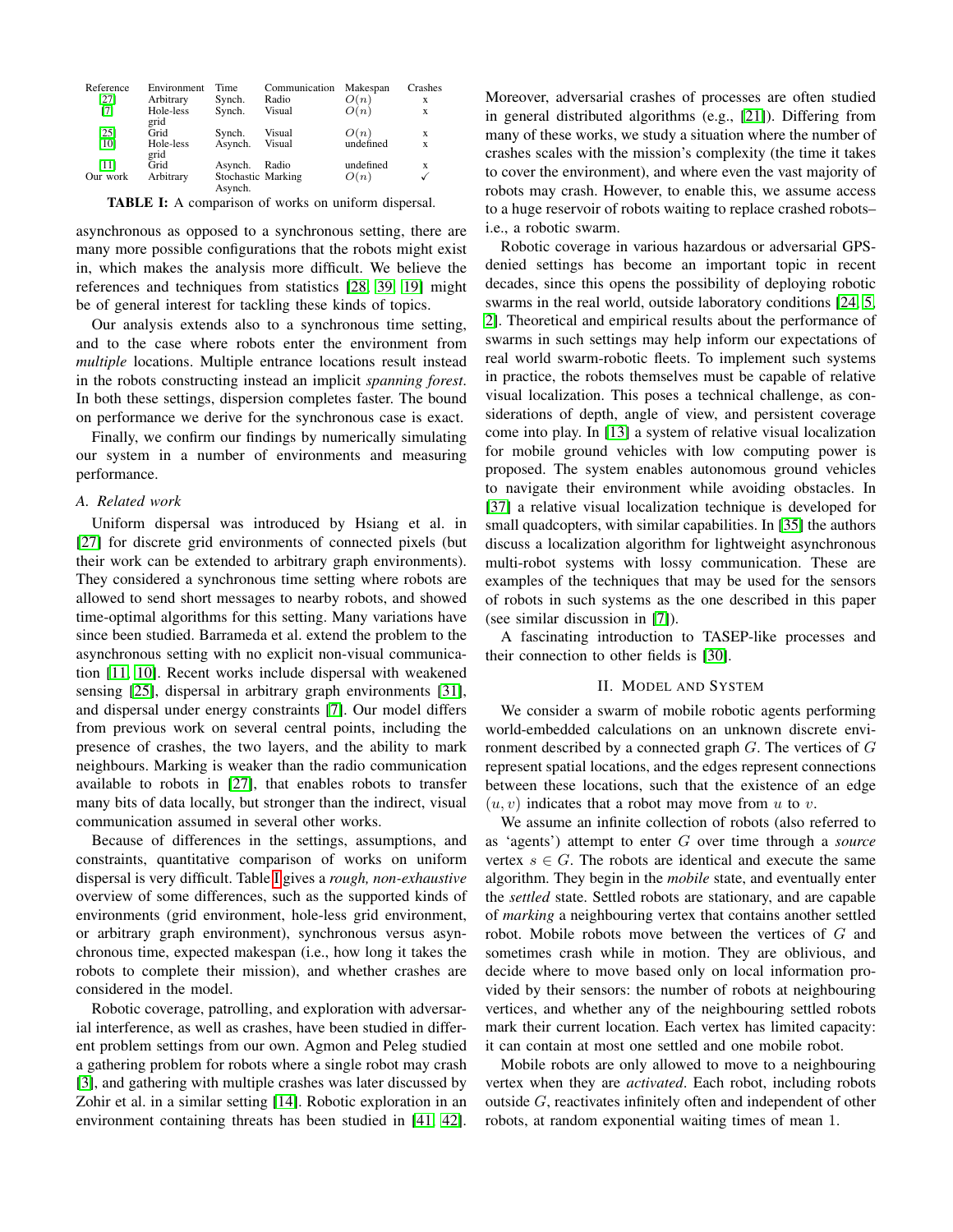When s contains less than two robots, robots from outside  $G$ attempt to enter it when they are activated. It is convenient to give the robots arbitrary labels  $A_1, A_2, \ldots$  and assume that  $A_i$ cannot enter s before all robots with lower indices entered or crashed. This assumption makes the analysis simpler, but the performance bound we prove in this work holds also for the entrance model where robot entrance depends only on which robot is activated first. Hence, whenever the current lowestindex robot outside of G activates and there is no *mobile* robot at  $s$ , it moves to  $s$ . If  $s$  is completely empty, the robot settles upon arrival and becomes the root of the spanning tree. Otherwise it remains a mobile robot.

We denote by  $G(t)$  the graph whose vertices are vertices of  $G$  containing settled robots at time  $t$ , and there is a directed edge  $(u, v) \in G(t)$  if u is marked by a settled robot at v. The goal of the robots is to reach a time T wherein  $G(T)$  is a spanning tree of the entire environment G. The *makespan* of an algorithm is the first time  $T_0$  when this occurs.

Crashes are modelled as follows: when a robot  $A_i$  is activated and attempts to enter  $s$  or move from  $u$  to  $v$  via the edge (u, v), occasionally an *adversarial event* occurs, causing the deletion of  $A_i$  from G. Robots do not crash unless attempting to move. Hence, mobile robots are volatile but settled robots are safe. This assumption is somewhat stronger than necessary: our results still hold if mobile (but not settled) robots are allowed to crash while they stay put, but this tediously lengthens the analysis. We assume the number of adversarial events before time  $t$  is bounded by a fraction of t. Adversarial events may otherwise be as inconvenient as possible: we may assume there is an *adversary* choosing crashes to maximize the makespan of our algorithm.

Unless stated otherwise, when discussing the configuration of robots "at time  $t$ ", we always refer to the configuration before any activation at time  $t$  has occurred.

#### III. DISPERSAL AND SPANNING TREES

We study a simple local behaviour (Algorithm [1\)](#page-3-0) that disperses robots and incrementally constructs a distributed spanning tree of G. The rule determines the behaviour of *mobile* robots whenever they are activated (settled robots merely remain in place and continue to mark their target). We prove that using this rule, the makespan is linear in the number of vertices of G asymptotically almost surely, and that performance degrades gracefully with the density of crashes.

The rule grows  $G(t)$  as a partial spanning tree of G. It acts as a kind of depth first search that splits into parallel processes whenever a mobile robot is blocked by another mobile robot. Every vertex of the tree  $G(t)$  is marked by settled robots at its descendants. Mobile robots follow these marks to discover the leaves of the current tree  $G(t)$  and expand it. Robots grow the tree by settling at unexplored vertices that then become new leaves. Our main result is Theorem [III.1:](#page-3-1)

<span id="page-3-1"></span>Theorem III.1. *If for all* t *the number of adversarial events before time t is allowed to be at most*  $ct/4$ ,  $0 \leq c < 1$ , then *the makespan of Algorithm [1](#page-3-0) over graph environments with* n <span id="page-3-0"></span>Algorithm 1 Local rule for a mobile robot A.

Let  $v$  be the current location of  $A$  in  $G$  (if  $A$  is outside  $G$ , see Section [II\)](#page-2-1).

if a neighbour  $u$  of  $v$  contains exactly one robot, and this robot marks  $v$  then

Attempt to move to u.

else if a neighbour  $u$  of  $v$  contains no robots then

Attempt to move to u and become *settled* if no crash. *Mark* the vertex v.

else

Stay put.

end if

*vertices is at most*  $8((1-c)^{-1} + o(1))n$  *asymptotically almost surely as*  $n \to \infty$ *.* 

Figure [1](#page-3-2) shows an execution of our algorithm on a grid environment with  $n = 62$  square vertices (white region) and obstacles (blue region). We allowed a naive adversary to arbitrarily delete at most  $ct/4$  robots before time t, with  $c = 0.8$ . This corresponded to a deletion of 56% of robots that entered the environment before the makespan. In a more constrained topology (such as a path graph, see Section [III-A3\)](#page-5-0), the robots would progress more slowly, and a greater percentage would be deleted. The makespan (bottom right figure) was 613, consistent with the upper bound of Theorem [III.1.](#page-3-1) After the the spanning tree completes, robots keep entering the region until there are two robots at every vertex. This is related to the "slow makespan", which we will later define. The slow makespan was 831. See Section [IV](#page-7-1) for more simulations.

<span id="page-3-2"></span>

Fig. 1: An execution of Algorithm [1](#page-3-0) on a grid environment. The source is denoted by a square box in the center. The arrows denote settled robots, and their direction points to the adjacent location with a settled robot that they mark. Red arrows indicate a mobile robot is on top of the settled robot (note that by the algorithm, a mobile robot will never occupy a vertex that does not have a settled robot). The environment is a priori unknown to the robots, and they construct a spanning tree representation over time.

### *A. Analysis*

We study the makespan of Algorithm [1.](#page-3-0) Some of the proofs may be found in the Appendix of the full version of this paper; please see [\[9\]](#page-8-25).

For the analysis, we will assume that robots from  $A_1, A_2, \ldots$  that settle or crash keep being activated. This is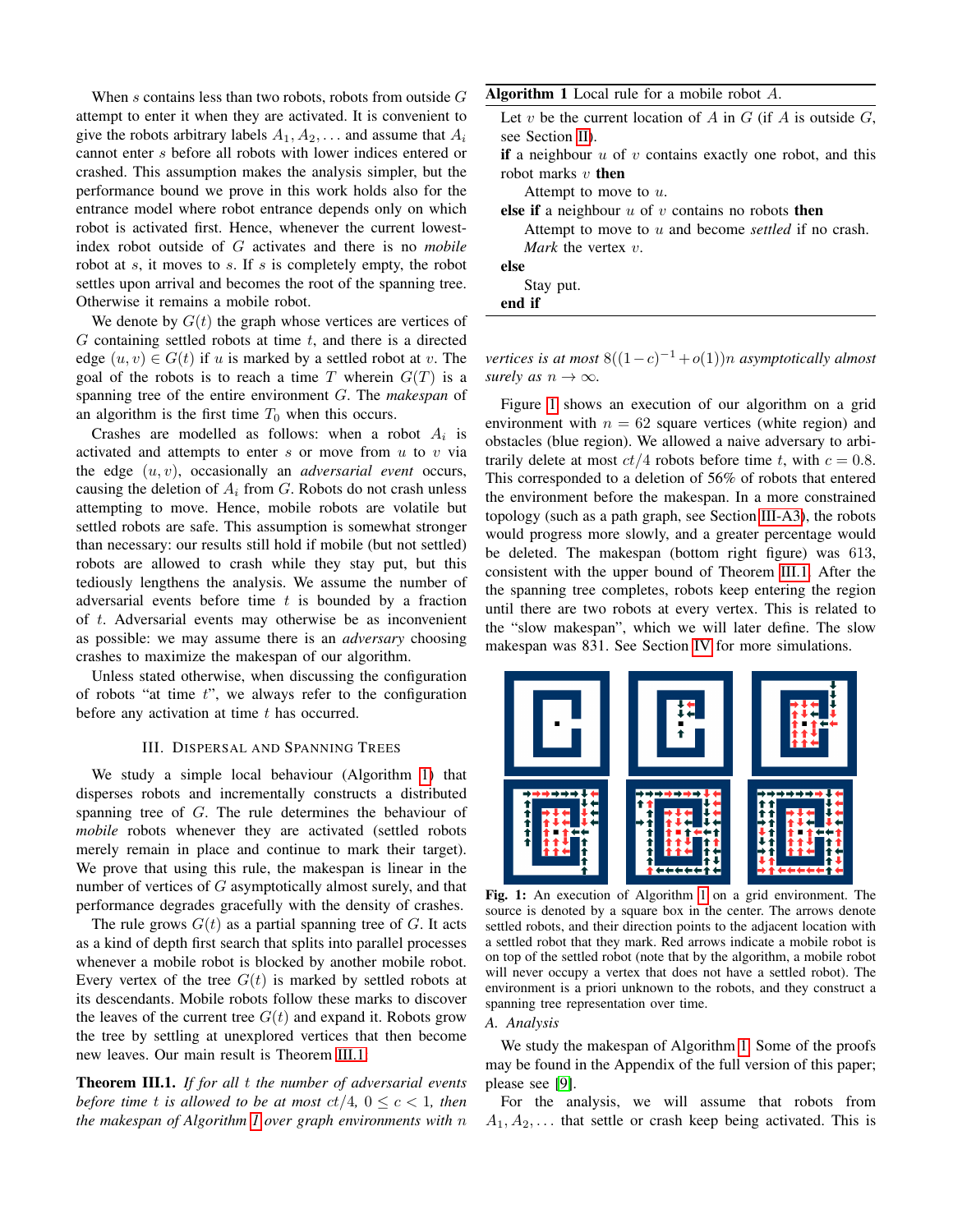a purely "virtual" activation: such robots of course do and affect nothing upon being activated. We start with a structural Lemma:

#### <span id="page-4-0"></span>Lemma III.2. G(t) *is a tree at all times* t *with probability* 1*.*

*Proof:* When the first robot enters and successfully settles,  $G(t)$  contains only s. No settled robots are ever deleted, so  $G(t)$  can only gain new vertices. Whenever a mobile robot settles, it extends the tree  $G(t)$  by one vertex, connecting its current location  $v$  to  $G(t)$  via a single directed edge. By definition, the edge is directed from the vertex the settled robot *marks*–which is its previous location–to v. This turns v into a leaf of  $G(t)$ . With probability 1 no two robots on G activate at the exact same time, so no two robots settle the same vertex. Hence  $G(t)$  remains a tree.

*1) Event orders:* We explain how we intend to bound the makespan. Our strategy shall be to use coupling to compare the performance of Algorithm [1](#page-3-0) by the performance of different random processes of robots moving on different structures. Coupling is a technique in probability theory for comparing different random processes (see [\[33\]](#page-9-11)).

The basic idea is this: whenever we run Algorithm [1](#page-3-0) on  $G$ , we can log the exact times at which the robots activate, as well as the times adversarial events happen and which robots they affect. This gives us an *order of events* S sampled from some random distribution. Note that robots keep activating forever (but these activations do nothing once the graph is full), so  $S$  is infinitely long. We then "re-enact" or "simulate"  $S$  on a new environment (or several new environments) involving the robots  $A_1, A_2, \ldots$  by activating and deleting the robots according to S.

To make things more precise, by "simulating"  $S$  on different environments we mean that we consider the *coupled* process  $(G, G_2, \ldots, G_m)$  wherein different environments  $G, G_2, \ldots, G_m$  have robots that are *paired* such that whenever  $A_i$  in  $G$  is scheduled for an activation or a deletion according to the event order  $S(S)$  is simply an infinite list of scheduled activation and deletion times), the copies of  $A_i$  in *all* the environments  $G_2, \ldots, G_m$  also activate or are deleted. When the copies of  $A_i$  are activated they act according to Algorithm [1](#page-3-0) with respect to their local neighborhood. Robots entrances are modelled as usual (Section [II\)](#page-2-1), but note that even if  $A_i$ manages to enter G following an activation, its copy might not enter its own environment because in that environment the entrance is blocked, or there is a lower-index robot waiting to enter. During Algorithm [1'](#page-3-0)s analysis, we will often be talking about a deterministic event order S being simulated over different environments. The end-goal, however, is to say something about the event order  $S$  when it is randomly sampled from the execution of Algorithm [1](#page-3-0) on G.

The event order S must be a *possible* set of events that occurred during an execution of our algorithm on the base graph environment  $G$ . This means, due to our model, that a robot  $A_i$  in G will never be scheduled for deletion except at times when it is activated and attempts to move. However, while simulating S on the environments  $G_2, \ldots, G_m$ , we must be allowed to break the rules of the model: we might delete robots even when they don't attempt to move, or while they are outside of the new graph environment. Whenever we say "for any event order  $S$ ", we mean event orders  $S$  that could have happened over G.

In S, define  $t_0$  to be the first time  $A_1$  activates,  $t_1$  to be the first time *after*  $t_0$  that either  $A_1$  or  $A_2$  activate, and  $t_i$  to be the first time  $t > t_{i-1}$  that any robot in the set  $\{A_1, \ldots, A_{i+1}\}$  is activated.

**Definition III.3.** *The times*  $t_0 < t_1 < t_2 < \ldots$  *in S* are called *the meaningful event times of* S*.*

For meaningful event times to be well-defined there must be a *minimal* time  $t > t_{i-1}$  where one of the robots  $A_1, \ldots, A_i$ activates. Because the activation times of the robots are independent exponential waiting times of mean 1, this is true with probability 1 for a randomly sampled  $S$ . Moreover, with probability 1, at any time  $t_i$  there is precisely one robot A of  $A_1, A_2, \ldots, A_{i+1}$  scheduled for activation by S. Because both these things are true with probability 1, we assume they are true for any event order S referred to at any point in this analysis. This does not affect our main result (Theorem [III.1\)](#page-3-1), which is probabilistic.

Our end-goal is randomly sample  $S$  from  $G$  and simulate it on four increasingly "slower" environments:  $\mathcal{P}(n)$ ,  $\mathcal{P}(\infty)$ ,  $\mathcal{P}^*(\infty)$ , B, so that all environments (G and these four) are coupled. *Meaningful event times* are so called because, prior to the first activation of  $A_i$ , any of the robots  $A_{i+1}, A_{i+2}, \ldots$ cannot enter or move in any of these environments, and activating them causes nothing. Hence, at any time  $t$  which is not a meaningful event time, the configuration of robots cannot change (no robots move and no robots are deleted in any of the environments  $S$  is simulated on).

The possibility to create an event order  $S$  is the only reason we labelled the robots and made the assumption about entrance orders in Section [II.](#page-2-1)



Fig. 2: The processes  $\mathcal{P}(n), \mathcal{P}(\infty), \mathcal{P}^*(\infty), B$  that we will be interested in. White vertices are empty, black vertices contain a settled robot, and red vertices contain both a mobile and a settled robot. Edge directions indicate edge directions in  $G(t)$ . Note that B does not have a source vertex.

2)  $\mathcal{P}(n)$  *versus* G: Let n be the number of vertices of G. The path graph  $P(n)$  over n vertices is a graph over the vertices  $v_1v_2 \ldots v_n$  such that there is an edge  $(v_i, v_{i+1})$  for all  $1 \leq i \leq n-1$ . We simulate S on the graph environment  $P(n)$ where the source vertex s is  $v_1$ . Simulating S on  $\mathcal{P}(n)$  results in what is mostly a normal-looking execution of Algorithm [1](#page-3-0) on  $P(n)$ , but as discussed, it might lead to some oddities such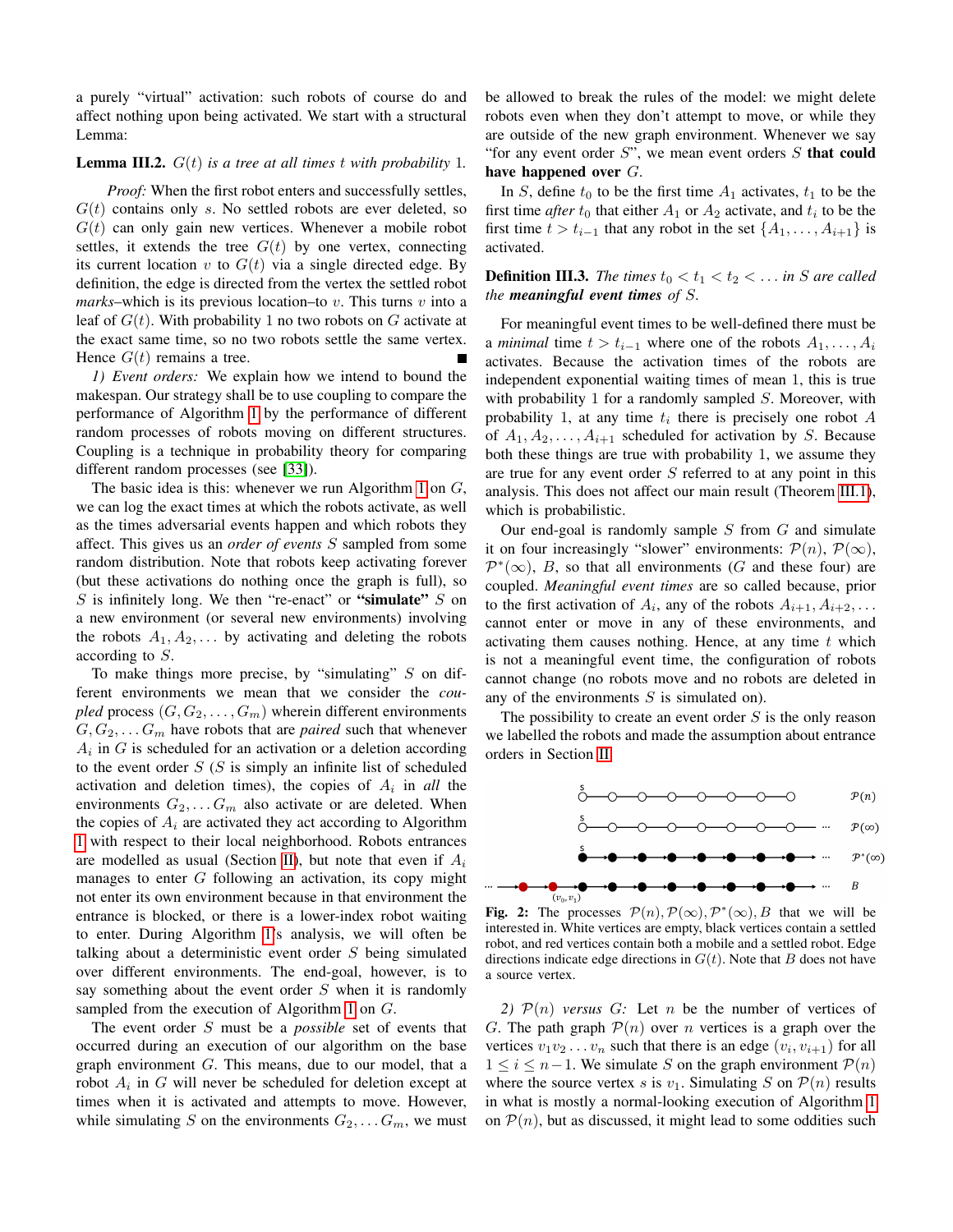as robots being deleted while they are still outside the graph environment.

Let us introduce some notation.  $A_i^G$  refers to the copy of  $A_i$ being simulated by S on G, and  $A_i^{\mathcal{P}(n)}$  is similarly defined.

**Definition III.4.** The depth of  $A_i^G$  at time t, written  $d(A_i^G, t)$ , is the number of times  $A_i^G$  has successfully moved before time t*. Depth is initially* 0*. Entering at* s *is considered a movement, so robots entering* s *have depth* 1*.*

 $d(A_i^{\mathcal{P}(n)}, t)$  is similarly defined with respect to  $\mathcal{P}(n)$ .

Definition III.5. *Let* T *be a tree graph environment (such as*  $\mathcal{P}(n)$ *)* with source vertex s. A vertex v of T becomes **slow** *at time* t *if a mobile robot on* v *was activated and found no vertex it could move to, and also, either* v *is a leaf of* T *or all of its descendants in* T *are slow at time* t*.*

*A robot* A<sup>i</sup> *is slow at time* t *if it is located at a slow vertex at time* t*.*

**Definition III.6.** The **slow makespan** of S on T,  $M_{slow}^T$ , is *the first time all vertices of* T *are slow when simulating the event order* S*.*

 $G$  is not always a tree, but given a fixed event order  $S$ , we can associate to S a spanning tree of  $G, T<sub>S</sub>$ , containing  $G(t)$ as a subtree for all times  $t$ . Lemma [III.2](#page-4-0) says robots only use edges of  $T<sub>S</sub>$ , so we may define the slow makespan of S on the G-simulation as the slow makespan on  $T<sub>S</sub>$ . Slow makespan is clearly also defined for the  $P(n)$ -simulation. Furthermore,  $M_{slow}^G$  is an upper bound on the (regular) makespan of the  $G$ simulation, since every vertex must have a settled robot before it becomes slow and, as the settled robots of  $G$  never move, they cannot be deleted by S.

Our motivation for introducing slow makespan is that we wish to show  $P(n)$  is the environment that maximizes slow makespan on  $n$  vertices. However, it does not maximize normal makespan (see Table [II](#page-7-2) for an example).

**Lemma III.7.** A slow robot  $A_i^G$  is forever unable to move and *never deleted in the event order* S*.*

*Proof:* Only robots attempting to move can be deleted. If  $A_i^G$  is at a leaf of  $T_S$ , it can never move, since its parent vertex in  $T<sub>S</sub>$  contains a settled robot marking the vertex of a robot in a different location, and settled robots are never deleted. Hence,  $A_i^G$  is never deleted. Slow vertices propagate upwards from the leaves of  $T<sub>S</sub>$ , so the statement of the lemma follows by induction.

## <span id="page-5-1"></span>**Proposition III.8.** For any event order S,  $M_{slow}^G \le M_{slow}^{\mathcal{P}(n)}$ .

An intuitive argument for this proposition is that if the spanning tree  $T<sub>S</sub>$  of G is not  $\mathcal{P}(n)$ , then some vertex v of  $T<sub>S</sub>$  must have multiple descendants, hence robots entering  $v$ will be able to branch to different neighbours and  $v$  is less likely to be blocked. Consequently, robots will enter G faster than  $P(n)$ , and so  $M_{slow}^G \le M_{slow}^{\mathcal{P}(n)}$ . We need to formalize this intuition into an argument that holds for any event order S. It turns out there are many subtleties involving asynchronicity, settling and crashing which make this not straightforward, and we require a rather technical argument. (Such subtleties are also why it is simpler to compare the environments  $G, \mathcal{P}(n)$ ,  $\mathcal{P}(\infty)$ ,  $\mathcal{P}^*(\infty)$ , *B* rather than compare *G* to *B* directly.)

We prove Proposition [III.8](#page-5-1) by induction on the *meaningful event times*  $t_0, t_1, \ldots$  in the event order S. We show the following statements to be true for non-deleted robots at all times  $t_m$ :

- (a) If  $A_i^G$  is not slow or settled, then  $d(A_i^G, t_m) \geq$  $i_{ij}$  is not slow of settled, then  $u(A_i)$  $d(A_{i_{\infty}}^{\mathcal{P}(n)},t_m).$
- (b) If  $A_P^{p(n)}$  is slow or settled, then  $A_i^G(t_m)$  is slow or settled, and  $d(A_i^G, t_m) \leq d(A_i^{\mathcal{P}(n)}, t_m)$ .

We note that both statements are (trivially) true at time  $t_0$ , as no event has occurred yet.

<span id="page-5-2"></span>**Lemma III.9.** If statement (b) is true up to time  $t_m$ , settled *and slow robots of* P(n) *neither move nor get deleted as a result of an event of* S *scheduled for time*  $t_m$  *(i.e., the robots still exist and are in the same place at time*  $t_{m+1}$ *).* 

Assuming (a) and (b) hold at all times, let us see how to infer Proposition [III.8.](#page-5-1) If a vertex becomes slow at some time t, it must contain a settled and a mobile robot, both of whom become slow. Lemma [III.9](#page-5-2) says that slow and settled robots of  $\mathcal{P}(n)$  never get deleted. Hence, the first time there are  $2n$  slow robots on  $P(n)$  (two at every vertex) is  $M_{slow}^{\mathcal{P}(n)}$ . Statement (b) implies that if  $\mathcal{P}(n)$  has  $2n$  slow robots, G must also contain  $2n$  slow or settled robots. It is immediate to verify that this can only happen when  $G$  has  $2n$  slow robots. Hence, at time  $M_{slow}^{\mathcal{P}(n)}$ , G has  $2n$  slow robots–two at every vertex. The inequality  $M_{slow}^{\mathcal{P}(n)} \geq M_{slow}^G$  follows by definition.

Lemma III.10. *If statements (a) and (b) are true up to time*  $t_m$ , statement (a) is true at time  $t_{m+1}$ .

Lemma III.11. *If statements (a) and (b) are true up to time*  $t_m$ , statement (b) is true at time  $t_{m+1}$ .

<span id="page-5-0"></span>3)  $P(n)$  *versus*  $P(\infty)$ : We wish to bound  $M_{slow}^{\mathcal{P}(n)}$  (which is determined by the event order  $S$ ). We do this by comparing simulations of S on different environments. To start, let  $\mathcal{P}(\infty)$ be the path graph with infinite vertices, and where  $s = v_1$ . We may simulate S on  $\mathcal{P}(\infty)$  as we did on  $\mathcal{P}(n)$ .

<span id="page-5-3"></span>**Lemma III.12.** For any event order S simulated on  $P(n)$  and  $\mathcal{P}(\infty)$  and any time  $t < M_{slow}^{\mathcal{P}(n)}$ ,  $\mathcal{P}(n)$  and  $\mathcal{P}(\infty)$  contain the *exact same number of robots.*

*Proof:* The configuration of robots in the first *n* vertices of  $\mathcal{P}(n)$  and  $\mathcal{P}(\infty)$  is identical until  $v_n$  becomes slow in  $\mathcal{P}(n)$ . After  $v_n$  becomes slow, the configuration of robots in the first  $n - 1$  vertices is still the same in both graphs until a robot in  $v_{n-1}$  is prevented from moving by a robot in  $v_n$ , meaning  $v_{n-1}$  becomes slow. By induction, the configuration of robots in the first k vertices of both graphs is identical until  $v_k$  in  $P(n)$  becomes slow (we use Lemma [III.9](#page-5-2) to infer that the slow robots at  $v_{k+1}$  are never deleted). Hence, until  $v_1$  becomes slow, robots enter at the same times in  $\mathcal{P}(n)$  and  $\mathcal{P}(\infty)$ .  $v_1$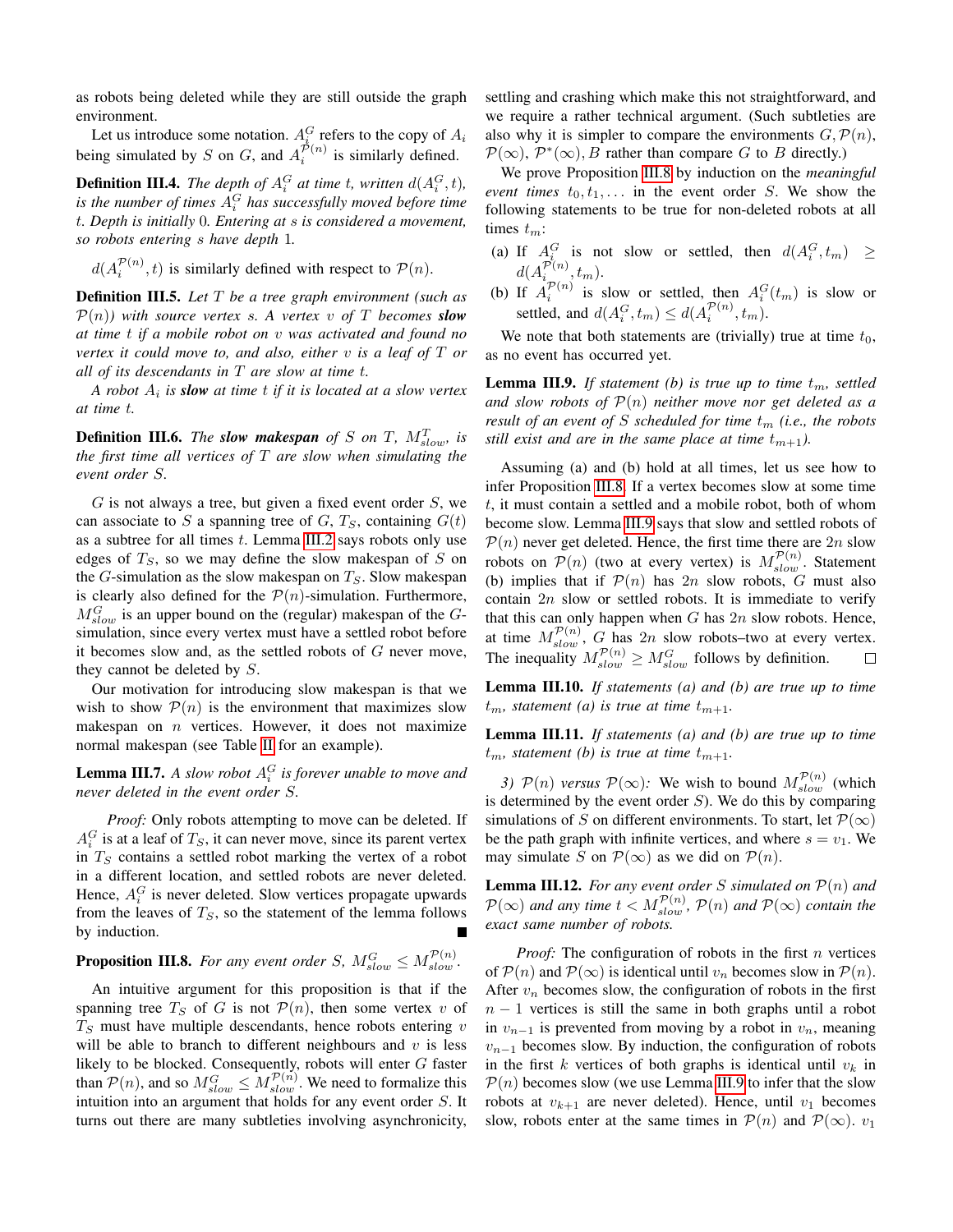becomes slow precisely at time  $M_{slow}^{\mathcal{P}(n)}$ .

4)  $\mathcal{P}(\infty)$  *versus*  $\mathcal{P}^*(\infty)$ : We simulate S on the environment  $\mathcal{P}^*(\infty)$ .  $\mathcal{P}^*(\infty)$  is  $\mathcal{P}(\infty)$  with the modification that there is at time  $t = 0$  a settled robot at every vertex  $v_i$ . The settled robot at  $v_i$  marks  $v_{i-1}$ . These "dummy" robots are never activated, and are not of the indexed robots  $A_1, A_2, \ldots$ Because there is already a settled robot at every vertex, the robots  $A_1, A_2, \ldots$  never become settled. Call this environment  $\mathcal{P}^*(\infty)$ . Lemma [III.13](#page-6-0) shows  $\mathcal{P}^*(\infty)$  is strictly slower than  $\mathcal{P}(\infty)$ :

<span id="page-6-0"></span>Lemma III.13. *For any event order* S *and at any time* t*, the amount of mobile-state robots in* P ∗ (∞) *at time* t *is at most the total amount of robots in*  $\mathcal{P}(\infty)$ *.* 

5)  $\mathcal{P}^*(\infty)$  versus totally asymmetric simple exclusion: We bound the arrival rate of robots at  $\mathcal{P}^*(\infty)$  by another, even slower process. This process, B, takes place on the path graph  $\mathcal{P}(\infty)$  where we also have non-positive vertices  $v_0, v_{-1}, v_{-2}, \ldots$ , and such that there is an edge  $(v_i, v_{i+1})$ for every *i*. Like  $\mathcal{P}^*(\infty)$  there is initially a settled robot at every vertex, marking the vertex before it. Unlike the other processes, robots do not enter at  $s$ : the robot  $A_i$  begins inside the graph environment as a mobile robot located at  $v_{-i+1}$ . To compare B with  $\mathcal{P}^*(\infty)$ , we count the robots that cross the edge  $(v_0, v_1)$ . There is one more crucial feature of B: robots are never deleted from B. Scheduled robot deletions at  $S$  are treated as a regular activation of the robot. Besides these differences,  $S$  can be simulated on  $B$  as before.

<span id="page-6-2"></span>Lemma III.14. *For any event order* S *and at any time* t*, the number of mobile robots that crossed the*  $(v_0, v_1)$  *edge of* B *is at most the number of robots that entered or were deleted before entering*  $\mathcal{P}^*(\infty)$ *.* 

Recall that  $S$  is an event order of some execution of Algorithm [1](#page-3-0) on the graph environment of interest,  $G$ . We may randomly sample  $S$  by running Algorithm [1](#page-3-0) on  $G$  and logging the events.

The stochastic process resulting from simulating a *randomly sampled* event order S on B is called a *totally asymmetric simple exclusion process* (TASEP) with step initial condition, first introduced in [\[38\]](#page-9-12). In this process, robots (called also "particles") are activated at exponential rate 1 and attempt to move rightward whenever no other robot blocks their path. This is precisely the outcome of simulating  $S$  on  $B$  (since robot activations that lead to a deletion in the other processes are treated as a regular activation in B).

In TASEP with step initial condition, let us write  $B_t$  to denote the number of robots that have crossed  $(v_0, v_1)$  at time t. It is shown in [\[36\]](#page-9-13) that  $B_t$  converges to  $\frac{1}{4}t$  asymptotically almost surely (i.e., with probability 1 as  $t \to \infty$ ). [\[28\]](#page-8-11) shows that the deviations are of order  $t^{1/3}$ . Specifically we have in the limit:

<span id="page-6-1"></span>
$$
\lim_{t \to \infty} \mathbb{P}(B_t - \frac{t}{4} \le 2^{-4/3} st^{1/3}) = 1 - F_2(-s) \tag{1}
$$

Valid for all  $s \in \mathbb{R}$ , where  $F_2$  is the Tracy-Widom distribution and obeys the asymptotics  $F_2(-s) = O(e^{-c_1 s^3})$  and  $1 - F_2(s) = O(e^{-c_2 s^{3/2}})$  as  $s \to \infty$ . We employ Equation [1](#page-6-1) and the prior analysis to prove Theorem [III.1:](#page-3-1)

*Proof:* Let  $G$  be a graph environment with  $n$  vertices. Let S be the randomly sampled event order of an execution of Algorithm [1](#page-3-0) on G. We will bound the slow makespan,  $M_{slow}^G$ .

We simulate S over the environments  $\mathcal{P}(n)$ ,  $\mathcal{P}(\infty)$ ,  $\mathcal{P}^*(\infty)$ , and B. From Lemma [III.14](#page-6-2) we know that at all times the number of robots that crossed the  $(v_0, v_1)$  edge of B, meaning  $B_t$ , is less than the number of robots that entered  $\mathcal{P}^*(\infty)$  or were deleted before entering. At most  $ct/4$  robots are deleted by time t, so the number of mobile robots at  $\mathcal{P}^*(\infty)$  at time t is at least  $B_t - ct/4$ . Lemmas [III.12](#page-5-3) and [III.13](#page-6-0) imply this is at least the number of robots at  $P(n)$  at any time  $t < M_{slow}^{\mathcal{P}(n)}$ .

At any time t, there cannot be more than  $2n$  robots at  $P(n)$ . Hence, if  $B_t - ct/4 > 2n$ , then  $t \geq M_{slow}^{\mathcal{P}(n)}$ . By Proposition [III.8,](#page-5-1) we shall then also have  $t \geq M_{slow}^G$ .

Write  $t_n = 8((1-c)^{-1} + n^{-1/3})n$ . We wish to show  $t_n$  is an upper bound on  $M_{slow}^G$  asymptotically almost surely, which is precisely the statement of Theorem [III.1.](#page-3-1) To show this, we are interested in  $X_n = \mathbb{P}(B_{t_n} \leq 2n)$ , the probability that  $B_{t_n}$ is less than 2n at time  $t_n$ . Showing  $X_n$  tends to 0 as  $n \to \infty$ completes our proof. Define the probability

$$
p(n,s) = \mathbb{P}(B_{t_n} - \frac{t_n}{4} \le 2^{-4/3} st_n^{1/3})
$$
 (2)

 $p(n, s)$  is the parametrized left innermost part of Equation [1](#page-6-1) with  $t = t_n$  (*n* is a positive integer). Note that  $p(n, s)$  is monotonic increasing in s. Define  $s_n = (2n - t_n/4)2^{4/3}t_n^{-1/3}$ . By algebra, we have  $X_n = p(n, s_n)$ . Fix any constant  $S^*$  and define  $Y_n = p(n, \mathcal{S}^*)$ . Again by algebra,  $s_n$  tends to  $-\infty$ as  $n \to \infty$ . Hence, for a large n, we must have  $s_n < S^*$ and therefore  $X_n \leq Y_n$  (by the monotonicity of  $p(n, s)$ ). By Equation [1,](#page-6-1)  $Y_n$  tends to  $1 - F_2(-S^*)$  as  $n \to \infty$ . Hence  $X_n$ is at most  $1 - F_2(-S^*)$  in the limit. By taking  $S^* \to -\infty$  we see that  $X_n$  in the limit is at most  $1 - F_2(\infty) = 0$ .

We note that slow makespan can be nearly equal to makespan (see Table [II,](#page-7-2) or consider a path graph  $P(n)$  the source vertex placed at  $s = v_2$  and robots initially moving rightwards). Hence, one does not "miss out" on much by using it to bound makespan.

#### *B. Synchronous time and multiple sources*

We describe extensions of our results to two settings.

Synchronous time. We may consider a synchronous time setting that is discretized to steps  $t = 1, 2, \ldots$  such that at every step, all the robots activate at once. In this setting, Algorithm [1](#page-3-0) ends up exploring just one branch of the tree at a time, like depth-first-search; so no two robots ever attempt to enter the same vertex. Analysis similar to the asynchronous case shows that robots then enter at rate  $t/2$  (instead of approximately  $t/4$ ) on  $\mathcal{P}(n)$ , and analogous reasoning to Lemma [III.8](#page-5-1) and Theorem [III.1](#page-3-1) gives an upper bound of  $4(1 - c)^{-1}n$  on the makespan of a graph with n vertices, assuming  $ct/2$  adversarial events. Consider the path graph  $P(n)$  with  $s = v_2$  (not the usual  $s = v_1$ ), and where the robots first fill the vertices  $v_3, v_4, \ldots$  with a double layer before reaching  $v_1$ . The synchronous makespan of this environment is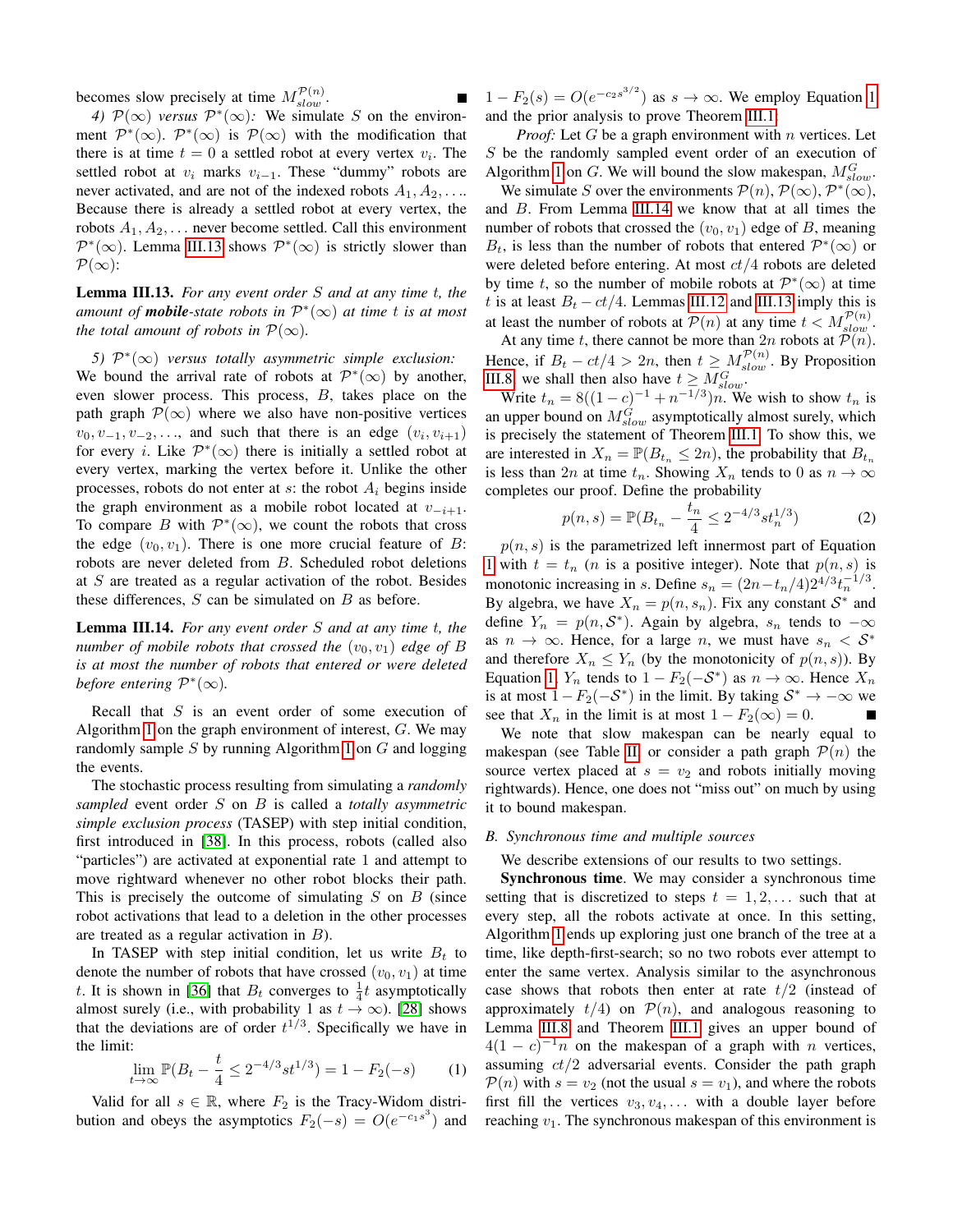asymptotically  $4(1-c)^{-1}n$ . Hence, the bound on the makespan in the synchronous case is exact.

Multiple source vertices. Instead of just having a single source vertex s, we may consider environments with multiple source vertices such that each of them corresponds to its own set of robots  $A_1, A_2, \ldots$  entering over time. In asynchronous time, Lemma [III.2](#page-4-0) can be generalized to show that  $G(t)$  is then a *forest*, and the robots attempt to create a spanning forest of G. The technique in this paper can be generalized to show that the makespan bound of Theorem [III.1](#page-3-1) holds. In general graph environments multiple sources may not improve the makespan by much. For example, consider the path graph  $\mathcal{P}(n)$  with k sources on  $v_1, v_2, \ldots v_k$ . The makespan of this graph is bounded below by the makespan of the path graph  $\mathcal{P}(n - k - 1)$  with a single source vertex  $v_1$ .

#### IV. SIMULATION AND EVALUATION

<span id="page-7-1"></span>For empirical confirmation of our analysis, we numerically simulated our algorithm on a number of environments. On these environments, we measured the makespan and the percentage of robots that crashed for the parameters  $c = 0, 0.25, 0.75$ , averaging them over 30 simulations per configuration and rounding to the nearest integer. Data on several environments is found in Table [II.](#page-7-2) Figure [3](#page-7-3) shows stills from some simulations.

<span id="page-7-3"></span>

Fig. 3: An execution of Algorithm [1](#page-3-0) on (a) an  $11 \times 11$  square grid and (b) an "indoor" environment. The legend is same as Figure [1.](#page-3-2)

<span id="page-7-2"></span>

|                    | n   | $c=0$     | $c = 0.25$      | $c = 0.75$      |
|--------------------|-----|-----------|-----------------|-----------------|
| Figure 1           | 62  | 272:373   | 321;446 (18%)   | 555;743 (52%)   |
| Figure $3$ , (a)   | 121 | 463:554   | 484:586 (13%)   | 715:921 (39%)   |
| Figure $3$ , (b)   | 300 | 1791:1907 | 2154;2281 (19%) | 3894;4116 (56%) |
| $\mathcal{P}(300)$ | 300 | 1677:2325 | 1940;2883 (23%) | 3727;6147 (66%) |

TABLE II: The makespan and slow makespan of Algorithm [1](#page-3-0) over the environments in the referred-to Figures and over the path graph of length 300,  $\mathcal{P}(300)$ . We vary the crash density parameter c. The cell format is *makespan ; slow makespan (% of robots crashed)*. The column "n" gives the number of vertices in the environment.

From the data, it is clear that makespan is affected by the shape of the environment and by  $c$ . We see that an increase in the percentage of robots crashed scales makespan up gracefully, and that spacious environments generally have lower makespans. We also confirm that the slow makespans are always lower than the bound of Theorem [III.1.](#page-3-1) Closest to the bound is the scenario where the environment is the path graph  $P(300)$  and  $c = 0$ , in which case slow makespan is almost exactly the bound,  $8 \cdot 300$ . This is consistent with our analysis that the  $P(n)$  environment has the largest slow makespan. It also verifies that Theorem [III.1](#page-3-1) gives a correct upper bound. Such data further suggests that for spacious environments, and for large c, performance on average is better than the *worst-case* performance guarantee of Theorem [III.1.](#page-3-1) In the simulations, we did not choose our adversarial events to be maximally obstructing, but rather crashed robots arbitrarily– a cleverer adversary would cause the makespan and slow makespan to be closer to the worst-case (and cause a larger percentage of robots to crash).

#### V. DISCUSSION

In swarm robotics, where one must coordinate an enormous robotic fleet, we must anticipate many faults, such as crashing and traffic jams. Because robots in the swarm are usually assumed to be autonomous and have limited computational power, complex techniques for handling such faults are not necessarily feasible. Hence, it is important to ask whether simple rules of behaviour can be effective. To this end, we investigated the problem of covering an unknown graph environment, and constructing an implicit spanning tree, with a swarm of frequently crashing robots. We showed a simple and local rule of behaviour that enables the swarm to quickly and reliably finish this task in the presence of crashes. The swarm's performance degrades gracefully as crash density increases.

We outline here several directions for future research. Our model interprets the "swarm" part of swarm robotics as a vast and redundant fleet of robots that can be dispersed into the environment over time. We used this model for uniform dispersal, but it would be interesting to adapt it to other kinds of missions, and design algorithms for those missions that can handle crashes or other forms of interference. For example, in [\[8\]](#page-8-26), mobile agents entering at a source node s over time sequentially pursue each other to discover shortest paths between  $s$  and some target node  $t$ . The algorithm succeeds even if some of the agents are interrupted and have their location changed.

In this work, we made the simplifying assumption that the environment of the robots is discrete. If the robots instead attempted to cover a continuous planar domain by an algorithm similar to ours, the robots would need to construct a shared discrete graph representation of the environment through the settled robots in  $G(t)$  and their markings. We believe that our algorithm can readily be extended to such settings.

Furthermore, can we exploit the large number of robots in a swarm to handle other kinds of errors? There are many situations and modes of failure that can be discussed, such as Byzantine robotic agents, or dynamic changes to the environment.

#### **REFERENCES**

<span id="page-7-0"></span>[1] Sheila Abbas, Mohamed Mosbah, and Akka Zemmari. Distributed computation of a spanning tree in a dynamic graph by mobile agents. In *2006 IEEE International*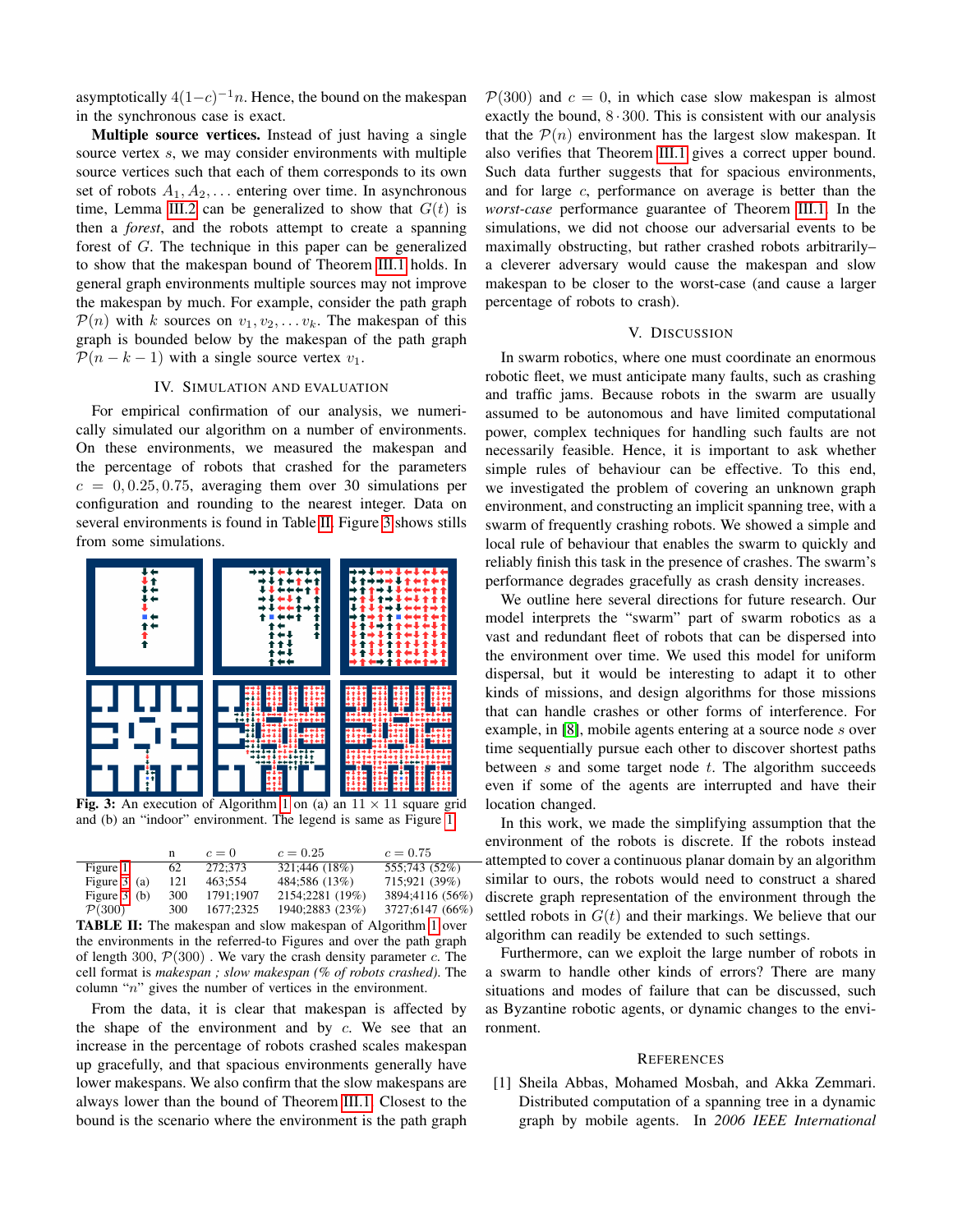*Conference on Engineering of Intelligent Systems*, pages 1–6. IEEE, 2006.

- <span id="page-8-23"></span>[2] Noa Agmon. Robotic strategic behavior in adversarial environments. In *Proceedings of the 26th International Joint Conference on Artificial Intelligence*, pages 5106– 5110. AAAI Press, 2017.
- <span id="page-8-20"></span>[3] Noa Agmon and David Peleg. Fault-tolerant gathering algorithms for autonomous mobile robots. *SIAM Journal on Computing*, 36(1):56–82, 2006.
- <span id="page-8-12"></span>[4] Noa Agmon, Noam Hazon, and Gal A Kaminka. Constructing spanning trees for efficient multi-robot coverage. In *Proceedings 2006 IEEE International Conference on Robotics and Automation, 2006. ICRA 2006.*, pages 1698–1703. IEEE, 2006.
- <span id="page-8-7"></span>[5] Yaniv Altshuler, Alex Pentland, and Alfred M Bruckstein. Introduction to swarm search. In *Swarms and Network Intelligence in Search*, pages 1–14. Springer, 2018.
- <span id="page-8-1"></span>[6] Francesco Amigoni and Vincenzo Caglioti. An information-based exploration strategy for environment mapping with mobile robots. *Robotics and Autonomous Systems*, 58(5):684–699, 2010.
- <span id="page-8-16"></span>[7] Michael Amir and Alfred M. Bruckstein. Minimizing travel in the uniform dispersal problem for robotic sensors. In *Proceedings of the 18th International Conference on Autonomous Agents and MultiAgent Systems*. International Foundation for Autonomous Agents and Multiagent Systems, 2019.
- <span id="page-8-26"></span>[8] Michael Amir and Alfred M Bruckstein. Probabilistic pursuits on graphs. *Theoretical Computer Science*, 2019.
- <span id="page-8-25"></span>[9] Michael Amir and Alfred M. Bruckstein. Fast uniform dispersion of a crash-prone swarm. *CoRR*, abs/1907.00956, 2019. URL [http://arxiv.org/abs/1907.](http://arxiv.org/abs/1907.00956) [00956.](http://arxiv.org/abs/1907.00956)
- <span id="page-8-18"></span>[10] Eduardo Mesa Barrameda, Shantanu Das, and Nicola Santoro. Deployment of asynchronous robotic sensors in unknown orthogonal environments. In *International Symposium on Algorithms and Experiments for Sensor Systems, Wireless Networks and Distributed Robotics*, pages 125–140. Springer, 2008.
- <span id="page-8-19"></span>[11] Eduardo Mesa Barrameda, Shantanu Das, and Nicola Santoro. Uniform dispersal of asynchronous finite-state mobile robots in presence of holes. In *International Symposium on Algorithms and Experiments for Sensor Systems, Wireless Networks and Distributed Robotics*, pages 228–243. Springer, 2013.
- <span id="page-8-6"></span>[12] Nicola Basilico and Francesco Amigoni. Exploration strategies based on multi-criteria decision making for searching environments in rescue operations. *Autonomous Robots*, 31(4):401, 2011.
- <span id="page-8-24"></span>[13] Joydeep Biswas and Manuela Veloso. Depth camera based indoor mobile robot localization and navigation. In *Robotics and Automation (ICRA), 2012 IEEE International Conference on*, pages 1697–1702. IEEE, 2012.
- <span id="page-8-21"></span>[14] Zohir Bouzid, Shantanu Das, and Sébastien Tixeuil. Gathering of mobile robots tolerating multiple crash

faults. In *2013 IEEE 33rd International Conference on Distributed Computing Systems*, pages 337–346. IEEE, 2013.

- <span id="page-8-13"></span>[15] Andrei Broder. Generating random spanning trees. In *30th Annual symposium on foundations of computer science*, pages 442–447. IEEE, 1989.
- <span id="page-8-5"></span>[16] Daniele Calisi, Alessandro Farinelli, Luca Iocchi, and Daniele Nardi. Autonomous navigation and exploration in a rescue environment. In *IEEE International Safety, Security and Rescue Rototics, Workshop, 2005.*, pages 54–59. IEEE, 2005.
- <span id="page-8-4"></span>[17] Yushan Chen, Jana Tumova, Alphan Ulusoy, and Calin Belta. Temporal logic robot control based on automata learning of environmental dynamics. *The International Journal of Robotics Research*, 32(5):547–565, 2013.
- <span id="page-8-10"></span>[18] T Chou, K Mallick, and RKP Zia. Non-equilibrium statistical mechanics: from a paradigmatic model to biological transport. *Reports on progress in physics*, 74(11): 116601, 2011.
- <span id="page-8-9"></span>[19] Debashish Chowdhury, Ludger Santen, and Andreas Schadschneider. Statistical physics of vehicular traffic and some related systems. *Physics Reports*, 329(4-6): 199–329, 2000.
- <span id="page-8-3"></span>[20] Micah Corah and Nathan Michael. Efficient online multi-robot exploration via distributed sequential greedy assignment. In *Robotics: Science and Systems*, 2017.
- <span id="page-8-22"></span>[21] Carole Delporte-Gallet, Hugues Fauconnier, Rachid Guerraoui, and Andreas Tielmann. The disagreement power of an adversary. *Distributed Computing*, 24(3-4): 137–147, 2011.
- <span id="page-8-14"></span>[22] Dariusz Dereniowski and Andrzej Pelc. Drawing maps with advice. *Journal of Parallel and Distributed Computing*, 72(2):132–143, 2012. (Journal version of the same paper from DISC2010).
- <span id="page-8-15"></span>[23] Yoav Gabriely and Elon Rimon. Spanning-tree based coverage of continuous areas by a mobile robot. *Annals of mathematics and artificial intelligence*, 31(1-4):77–98, 2001.
- <span id="page-8-8"></span>[24] Enric Galceran and Marc Carreras. A survey on coverage path planning for robotics. *Robotics and Autonomous systems*, 61(12):1258–1276, 2013.
- <span id="page-8-17"></span>[25] Attila Hideg and Tamás Lukovszki. Uniform dispersal of robots with minimum visibility range. In *International Symposium on Algorithms and Experiments for Sensor Systems, Wireless Networks and Distributed Robotics*, pages 155–167. Springer, 2017.
- <span id="page-8-2"></span>[26] Andrew Howard, Maja J Matarić, and Gaurav S Sukhatme. An incremental self-deployment algorithm for mobile sensor networks. *Autonomous Robots*, 13(2): 113–126, 2002.
- <span id="page-8-0"></span>[27] Tien-Ruey Hsiang, Esther M Arkin, Michael A Bender, Sándor P Fekete, and Joseph SB Mitchell. Algorithms for rapidly dispersing robot swarms in unknown environments. In *Algorithmic Foundations of Robotics V*, pages 77–93. Springer, 2004.
- <span id="page-8-11"></span>[28] Kurt Johansson. Shape fluctuations and random matrices.